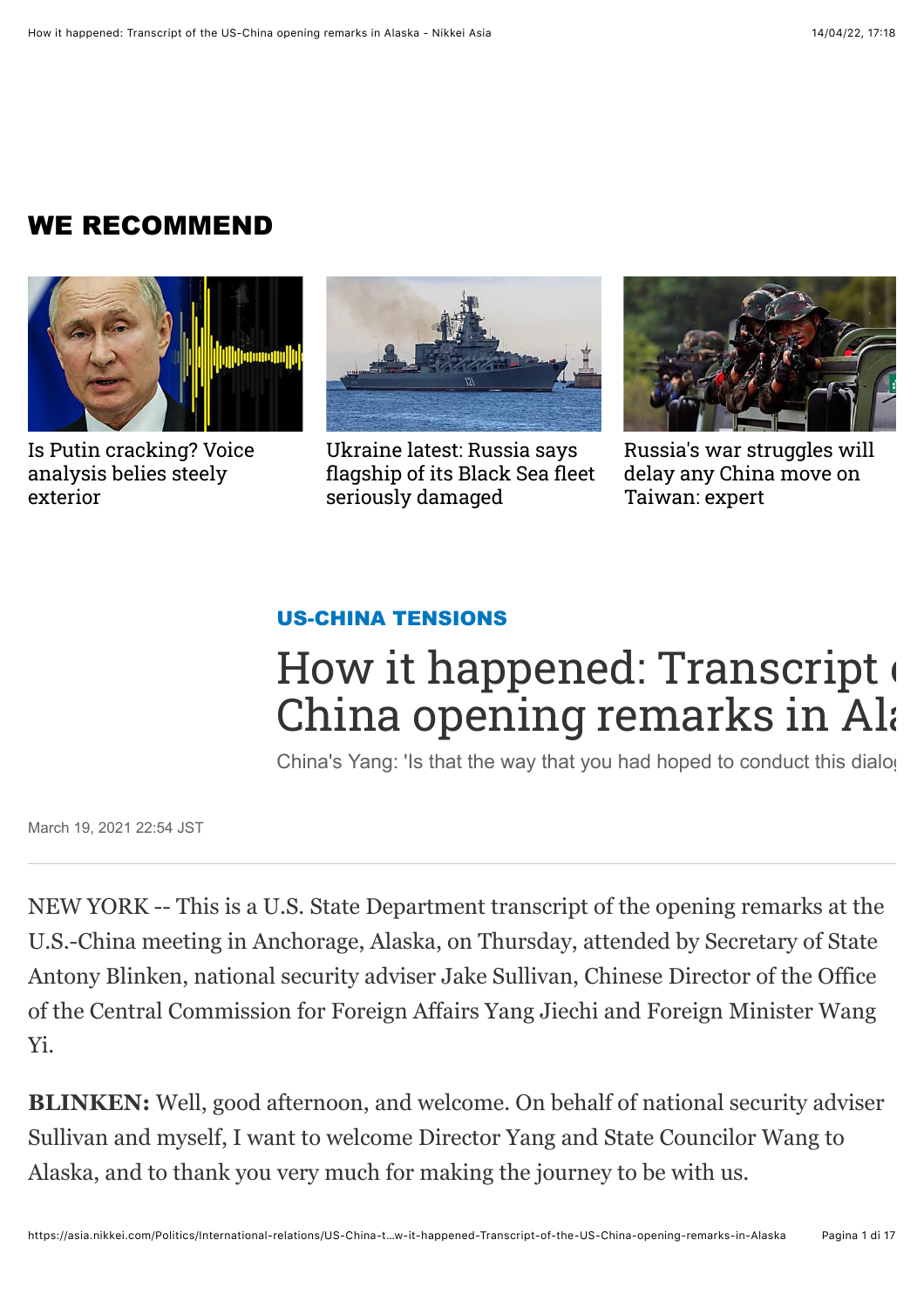I just returned myself from meetings with Secretary of Defense [Lloyd] Austin and our counterparts in Japan and the Republic of Korea, two of our nation's closest allies. They were very interested in the discussions that we'll have here today and tomorrow because the issues that we'll raise are relevant not only to China and the United States, but to others across the region and indeed around the world. Our administration is committed to leading with diplomacy to advance the interests of the United States and to strengthen the rules-based international order.

That system is not an abstraction. It helps countries resolve differences peacefully, coordinate multilateral efforts effectively and participate in global commerce with the assurance that everyone is following the same rules. The alternative to a rules-based order is a world in which might makes right and winners take all, and that would be a far more violent and unstable world for all of us. Today, we'll have an opportunity to discuss key priorities, both domestic and global, so that China can better understand our administration's intentions and approach.

We'll also discuss our deep concerns with actions by China, including in Xinjiang, Hong Kong, Taiwan, cyberattacks on the United States and economic coercion toward our allies. Each of these actions threaten the rules-based order that maintains global stability. That's why they're not merely internal matters and why we feel an obligation to raise these issues here today.

I said that the United States' relationship with China will be competitive where it should be, collaborative where it can be, adversarial where it must be. Our discussions here in Alaska, I suspect, will run the gamut. Our intent is to be direct about our concerns, direct about our priorities, with the goal of a more clear-eyed relationship between our countries moving forward. Thank you for being here.

#### "Each of these actions threaten the rules-based order that maintains global stability. That's why they're not merely internal matters"

Blinken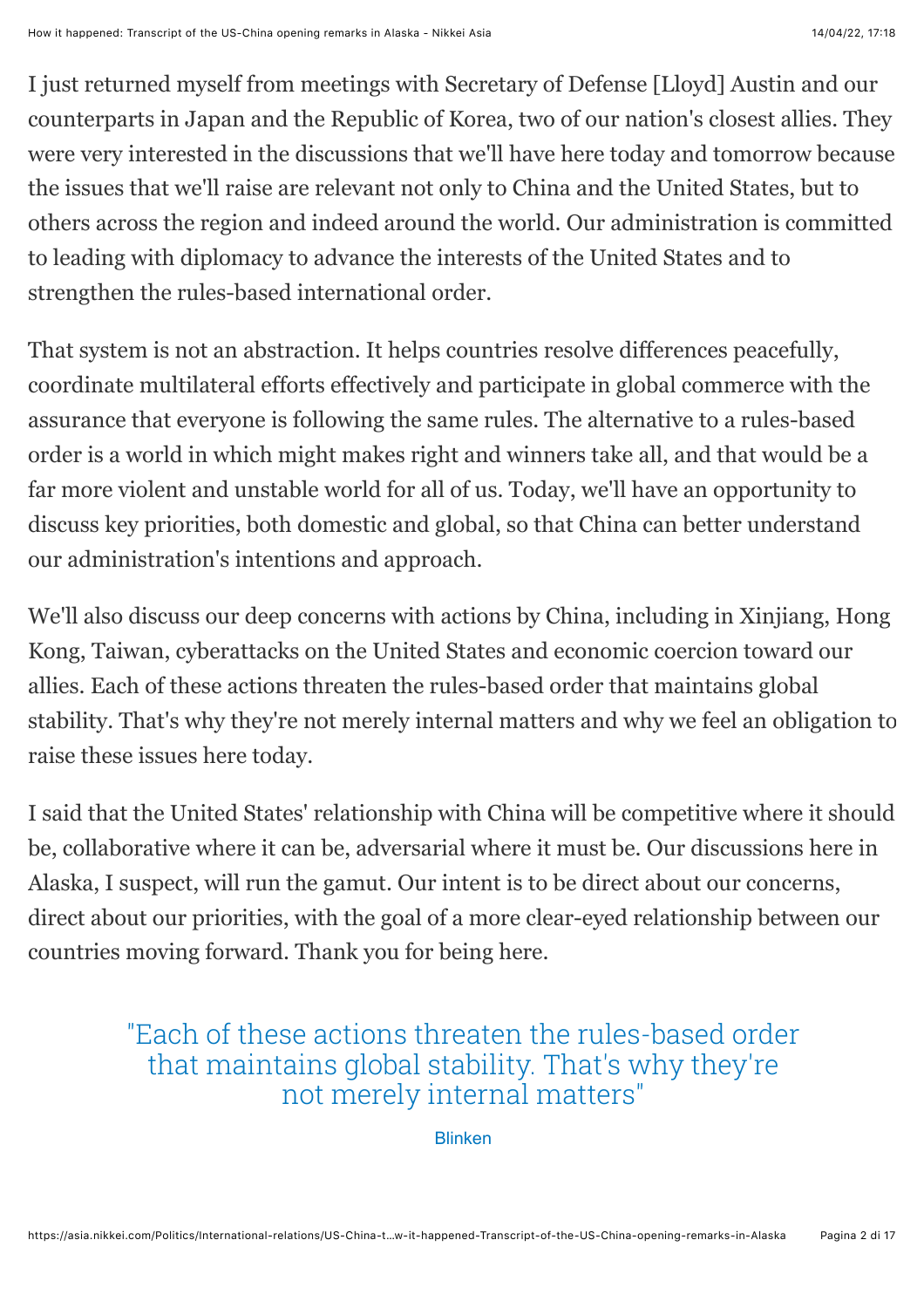And before turning to you, Mr. Director, I'd like to invite national security adviser Sullivan to say a few words.

**SULLIVAN:** Thank you, Mr. Secretary, and welcome to Director Yang and State Councilor Wang. It's fitting that we're meeting here in Alaska. We may be far from the continental United States, but there are few places that are as quintessentially American: big-hearted, resilient, intrepid. This is truly a fitting place for us to host this meeting.

Secretary Blinken and I are proud of the story about America we're able to tell here, about a country that, under President Biden's leadership, has made major strides to control the pandemic, to rescue our economy and to affirm the strength and staying power of our democracy. We're particularly proud of the work that we've done to revitalize our alliances and partnerships, the foundation of our foreign policy. Just last week, President Biden hosted the Quad leaders' summit that spoke to the can-do spirit of the world's democracies and committed to realize the vision of a free and open Indo-Pacific. It is through partnerships like these that all of us can deliver progress and prosperity for our peoples.

Secretary Blinken laid out many of the areas of concern, from economic and military coercion to assaults on basic values, that we'll discuss with you today and in the days ahead. We'll do so frankly, directly and with clarity. These are the concerns that are on the minds of the American people, but it goes beyond that. We've heard each of these concerns posed from around the world -- from our allies and partners to the broader international community during the intensive consultations we've undertaken in the last two months.

We'll make clear today that our overriding priority from the United States' side is to ensure that our approach in the world and our approach to China benefits the American people and protects the interests of our allies and partners. We do not seek conflict, but we welcome stiff competition and we will always stand up for our principles, for our people and for our friends. We look forward to discussing all of these matters with you in the hours ahead. Thank you.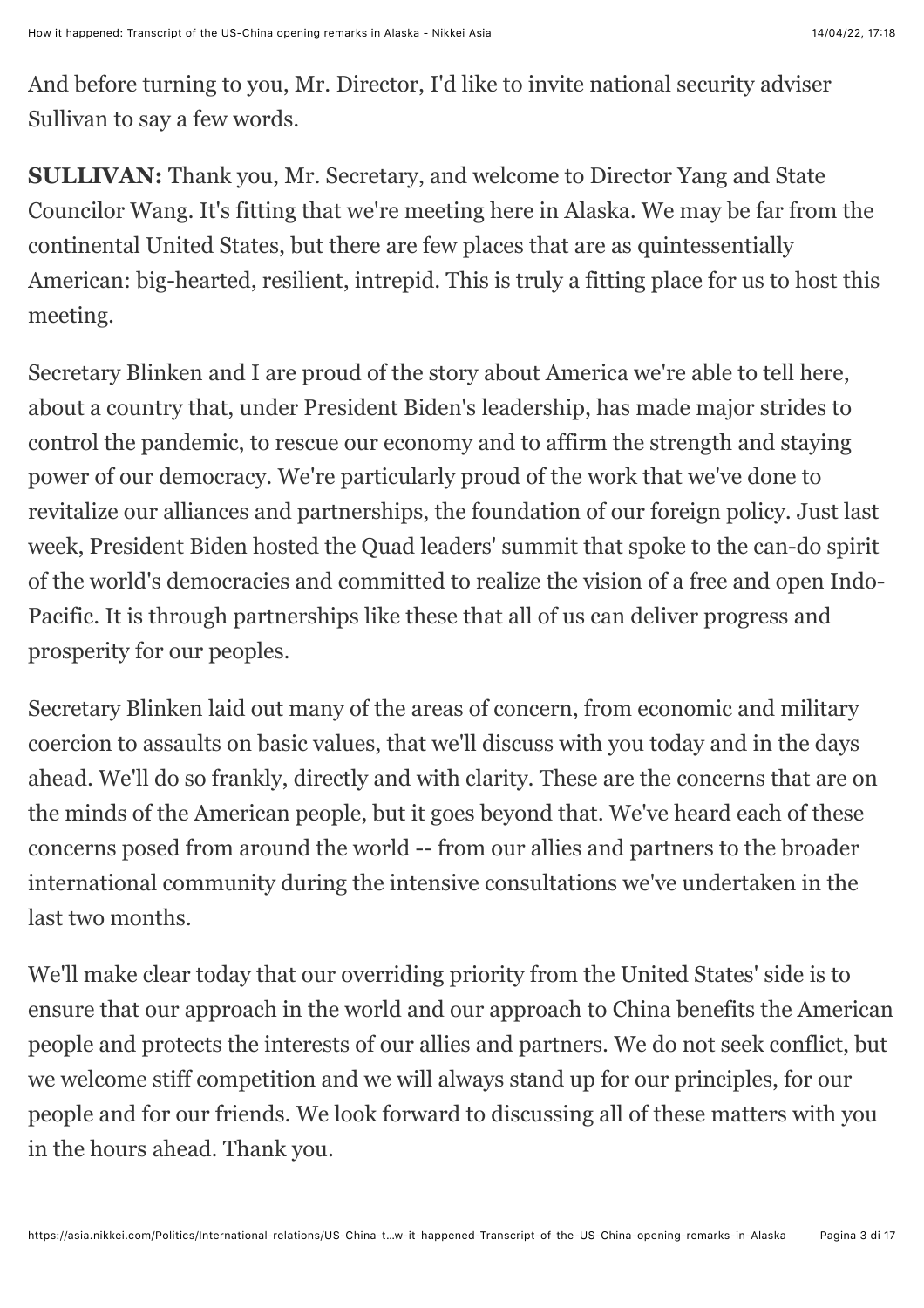## "We've heard each of these concerns posed from around the world"

Sullivan

YANG: (In Mandarin). It's a test for the interpreter.

**BLINKEN:** We're going to give the translator a raise. (Laughter.)

**YANG:** (Via interpreter) Secretary Blinken and Mr. Sullivan, the State Councilor and Foreign Minister Wang Yi and I have come to Anchorage, the United States, to have this strategic dialogue with the United States. We hope that this dialogue will be a sincere and candid one. Both China and the United States are major countries in the world, and together we shoulder important responsibilities to the peace, stability and development of the world and the region. In China, we have just concluded the *Lianghui*, or the two sessions of the National People's Congress and the Chinese People's Political Consultative Conference. During the sessions, we adopted the outline for the 14th fiveyear economic and social development plan and the long-range objectives through the year 2035.

For China, we are now in a historic year where we will move from finishing the first centenary goal to the second centenary goal, and by the year 2035 China will surely achieve basic modernization. And by the year 2050, China will achieve full modernization. China has made decisive achievements and important strategic gains in fighting COVID-19, and we have achieved a full victory in ending absolute poverty in China. China's per-capita GDP is only one-fifth of that of the United States, but we have managed to end absolute poverty for all people in China. And we hope that other countries, especially the advanced countries, will make similar efforts in this regard. And China has also made historic achievements in building the country into a moderately prosperous one in all respects. The Chinese people are wholly rallying around the Communist Party of China. Our values are the same as the common values of humanity. Those are: peace, development, fairness, justice, freedom and democracy.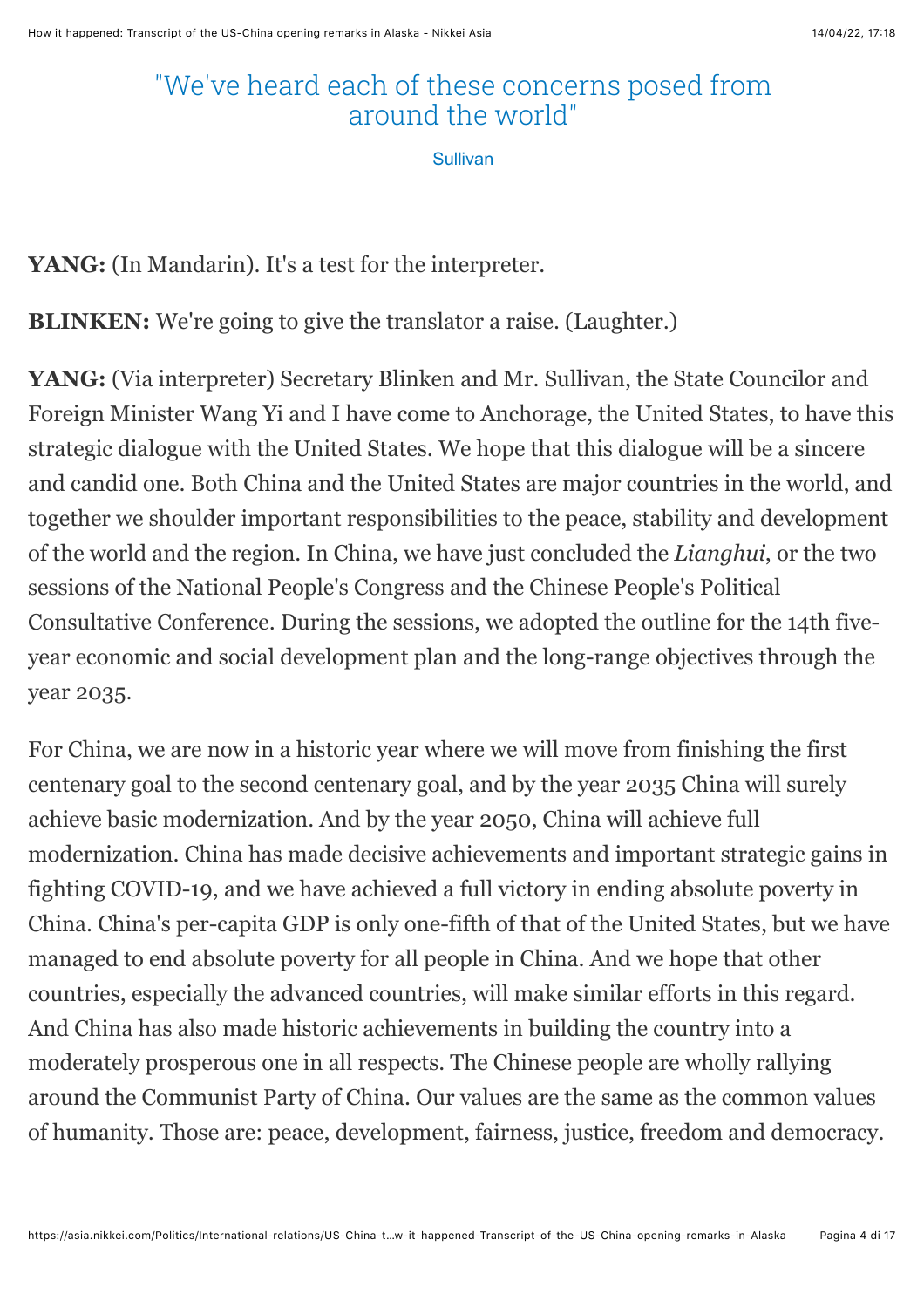#### "By the year 2035 China will surely achieve basic modernization. And by the year 2050, China will achieve full modernization"

Yang

What China and the international community follow or uphold is the United Nationscentered international system and the international order underpinned by international law, not what is advocated by a small number of countries of the so-called rules-based international order. The United States has its United States-style democracy and China has Chinese-style democracy. It is not just up to the American people, but also the people of the world, to evaluate how the United States has done in advancing its own democracy. In China's case, after decades of reform and opening up, we have come a long way in various fields. In particular, we have engaged in tireless efforts to contribute to the peace and development of the world, and to upholding the purposes and principles of the U.N. Charter.

The wars in this world are launched by some other countries, which have resulted in massive casualties. But for China, what we have asked for, for other countries, is to follow a path of peaceful development, and this is the purpose of our foreign policy. We do not believe in invading through the use of force, or to topple other regimes through various means, or to massacre the people of other countries, because all of those would only cause turmoil and instability in this world. And at the end of the day, all of those would not serve the United States well.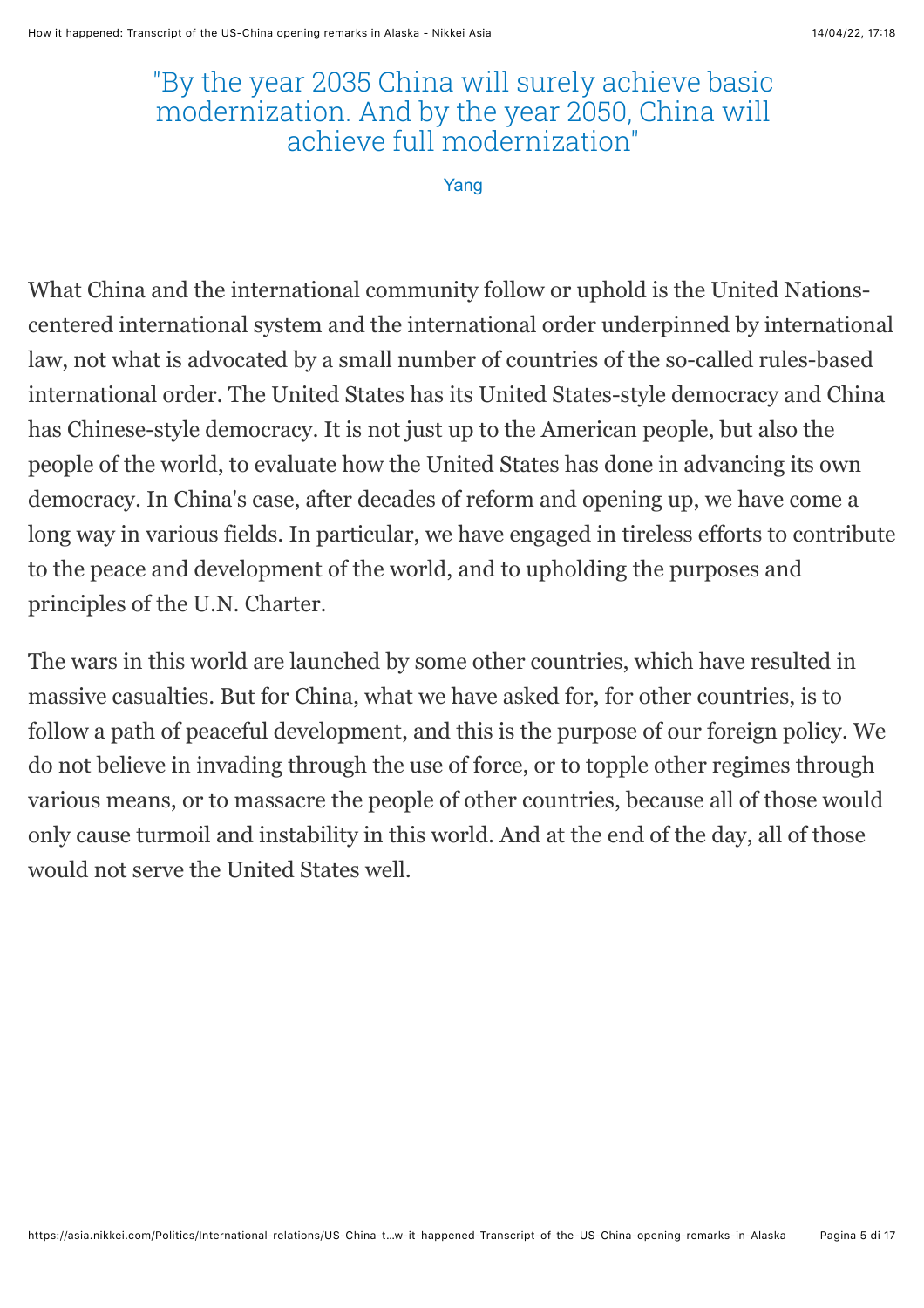So we believe that it is important for the United States to change its own image and to stop advancing its own democracy in the rest of the world. Many people within the United States actually have little confidence in the democracy of the United States, and they have various views regarding the government of the United States. In China, according to opinion polls, the leaders of China have the wide support of the Chinese people. So no attempt to -- the opinion polls conducted in the United States show that the leaders of China have the support of the Chinese people. No attempt to smear China's social system would get anywhere. Facts have shown that such practices would only lead the Chinese people to rally more closely around the Communist Party of China and work steadily towards the goals that we have set for ourselves.

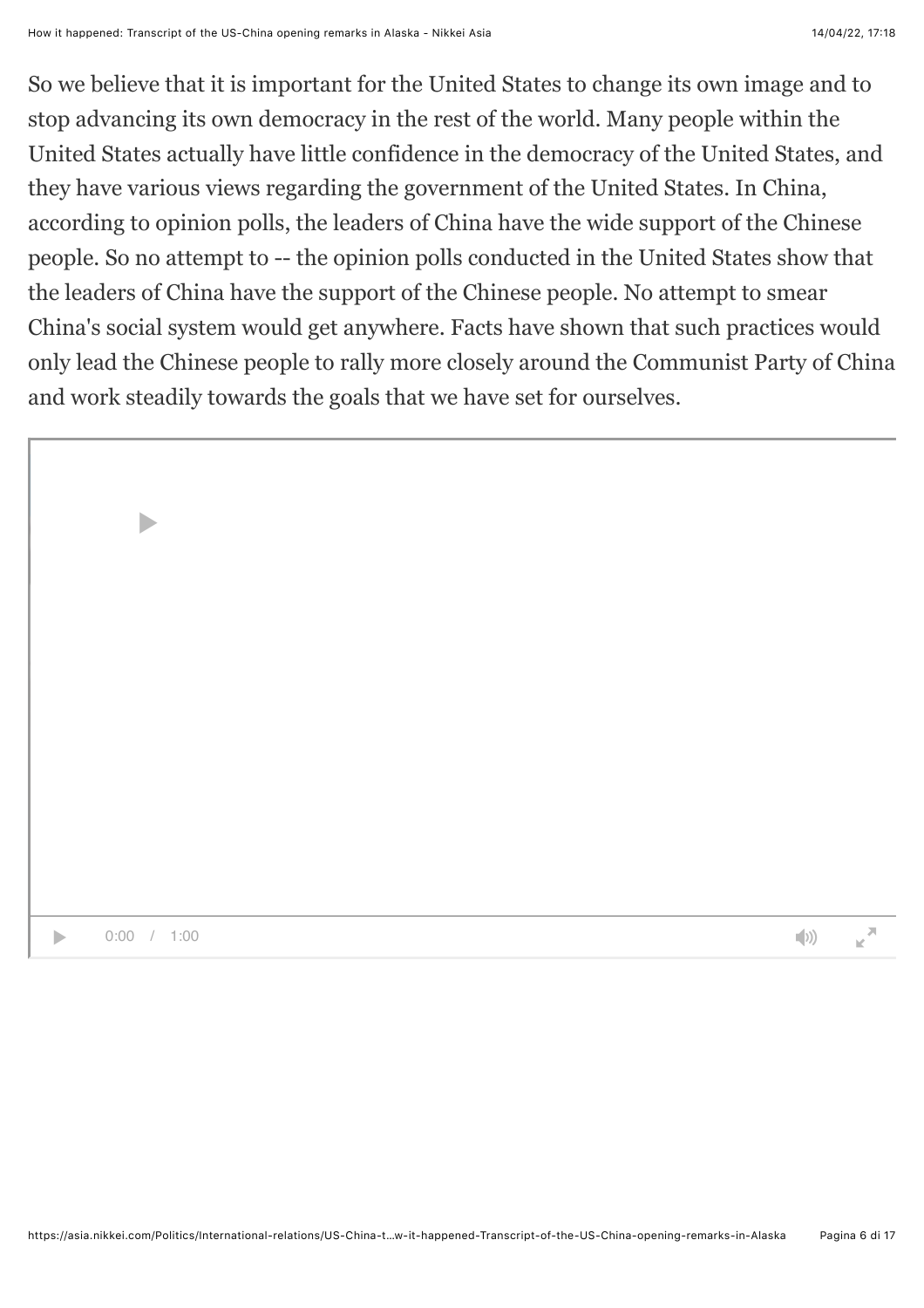In 1952, China adopted its first five-year development plan, and now we are into the first year of the 14th five-year development plan. We will continue along this path, step by step. China's development is not just about delivering benefits for the people of China, but also about contributing to the development of the world in the 21st century. China and the United States are both major countries and both shoulder important responsibilities. We must both contribute to the peace, stability and development of the world in areas such as COVID-19, restoring economic activities in the world and responding to climate change. There are many things that we can do together and where our interests converge.

So what we need to do is to abandon the Cold War mentality and the zero-sum game approach. We must change the way we think and make sure that in this century, the 21st century, countries big or small, particularly the big countries, should come united together to contribute to the future of humanity and build a community with a shared future for humankind. It's also important for all of us to come together to build a new type of international relations, ensuring fairness, justice and mutual respect. And on some regional issues, I think the problem is that the United States has exercised longarm jurisdiction and suppression and overstretched the national security through the use of force or financial hegemony, and this has created obstacles for normal trade activities, and the United States has also been persuading some countries to launch attacks on China.

And as for China, we believe and we have handled import- and export-related issues according to scientific and technological standards. Secretary Blinken, you said you just came back from Japan and the ROK. Those two countries are China's second- and the third-largest trading partners. [The Association of Southeast Asian Nations] has now become China's largest trading partner, overtaking the European Union and the United States. So we do hope that the United States will develop sound relations with all countries in the Asia-Pacific. We should have many mutual friends. This is the right way forward in the 21st century.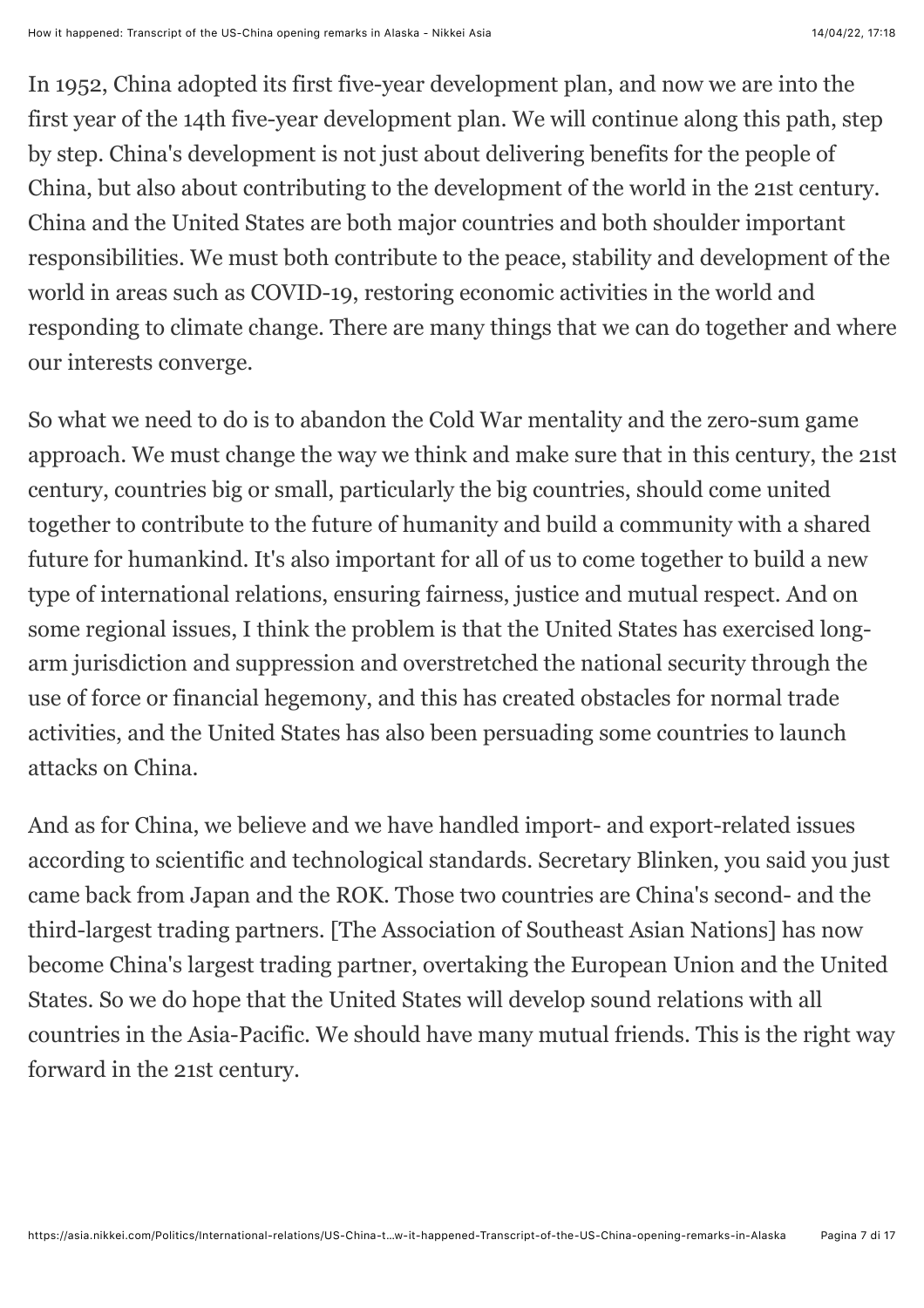On the eve of the Chinese Lunar New Year, President Xi Jinping and President Joe Biden had a phone conversation. The two presidents agreed to step up communication, manage differences and expand cooperation between our two countries. We are having this dialogue today to follow up on the common understanding of the two presidents reached during their phone conversation. And having this dialogue is, in fact, a decision made by the two presidents. So for the people of the two countries and the world, they're hoping to see practical outcomes coming out of our dialogue. And with Xinjiang, Tibet and Taiwan, they are an inalienable part of China's territory. China is firmly opposed to U.S. interference in China's internal affairs. We have expressed our staunch opposition to such interference, and we will take firm actions in response.

On human rights, we hope that the United States will do better on human rights. China has made steady progress in human rights, and the fact is that there are many problems within the United States regarding human rights, which is admitted by the U.S. itself as well. The United States has also said that countries can't rely on force in today's world to resolve the challenges we face. And it is a failure to use various means to topple the socalled authoritarian states. And the challenges facing the United States in human rights are deep-seated. They did not just emerge over the past four years, such as Black Lives Matter. It did not come up only recently. So we do hope that for our two countries, it's important that we manage our respective affairs well instead of deflecting the blame on somebody else in this world.

> "We've had confrontation in the past, and the result did not serve the United States well. China will pull through and has pulled through such confrontation"

> > Yang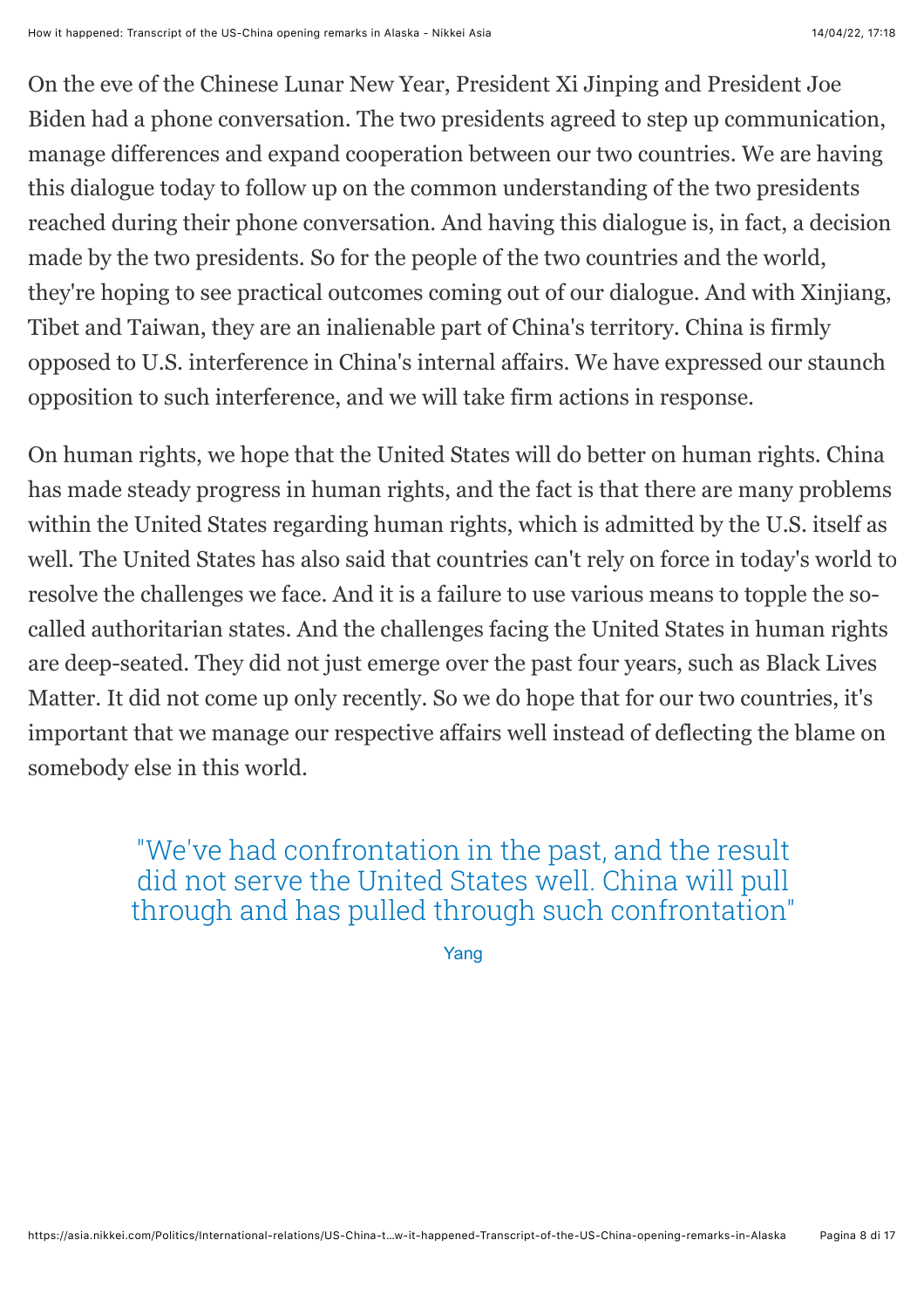And for China, we will manage our own affairs well, and we hope to deliver a better life for our 1.4 billion Chinese people. This is the goal of China's diplomacy. And also, we will make our contribution to the peace and stability of the world. Since breaking the ice between our two countries in our engagement several decades ago, China and the United States have achieved a lot together. This is the result of the concerted efforts of the people with vision of both countries, and this past is a part of our achievements. Although so much has changed in this world, it is important that our two countries think about how we can work together and expand our cooperation under the new circumstances.

If there is competition between our two countries, I think the competition focuses on the economic aspect, and in this area, as I have said just now, for frictions in our economic engagement, it is important to respond to them in a rational way and seek win-win results. And China-U.S. trade has already achieved a lot, and we should do even better. The overwhelming majority of American businesses in China have said that China's business environment is good and nobody has forced them to stay in China. They see a profit coming from their presence in China, and they see immense opportunities in China. That's why they are staying in China. And I believe that for our two countries, under the new circumstances, we need to enhance communication, properly manage our differences and expand our cooperation instead of engaging in confrontation.

But between our two countries we've had confrontation in the past, and the result did not serve the United States well. What did the United States gain from that confrontation? I didn't see any, and the only result was damages done to United States. And China will pull through and has pulled through such confrontation.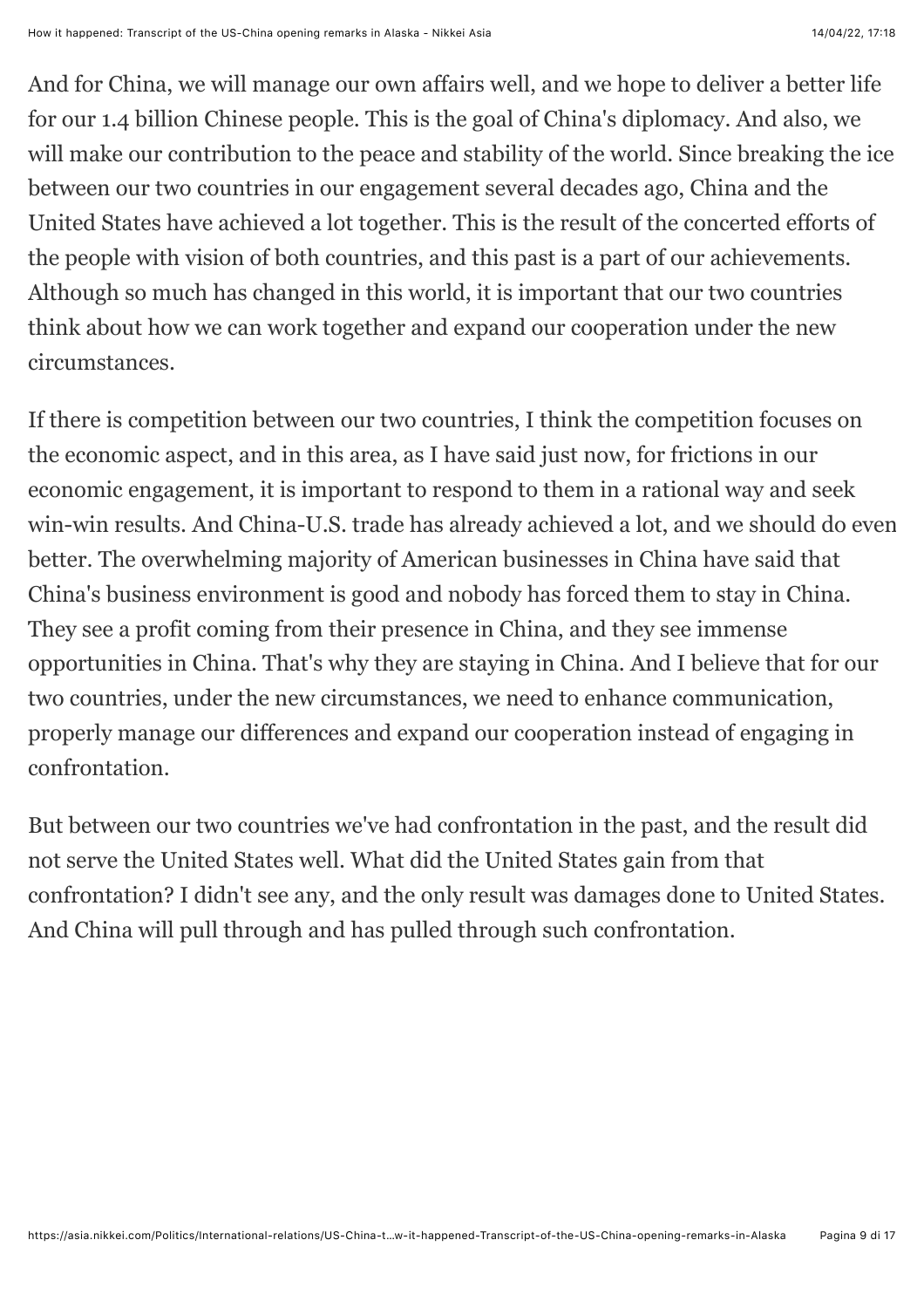So the way we see the relationship with the United States is as President Xi Jinping has said -- that is, we hope to see no confrontation, no conflict, mutual respect and win-win cooperation with the United States. And actually, during the phone call between the presidents, President Biden himself also talked about the importance of having no conflict or confrontation between our two countries. So at our level, I think it's vital that we do everything we can to fully and faithfully follow up and implement the understandings reached between our two presidents and bring back the China-U.S. relationship to the track of sound and steady growth.

On cyberattacks, let me say that whether it's the ability to launch cyberattacks or the technologies that could be deployed, the United States is the champion in this regard. You can't blame this problem on somebody else.

The United States itself does not represent international public opinion, and neither does the Western world. Whether judged by population scale or the trend of the world, the Western world does not represent the global public opinion. So we hope that when talking about universal values or international public opinion on the part of the United States, we hope the U.S. side will think about whether it feels reassured in saying those things, because the U.S. does not represent the world. It only represents the government of the United States. I don't think the overwhelming majority of countries in the world would recognize that the universal values advocated by the United States or that the opinion of the United States could represent international public opinion, and those countries would not recognize that the rules made by a small number of people would serve as the basis for the international order.

Because, Mr. Secretary and NSA Sullivan, you have delivered some quite different opening remarks, mine will be slightly different as well.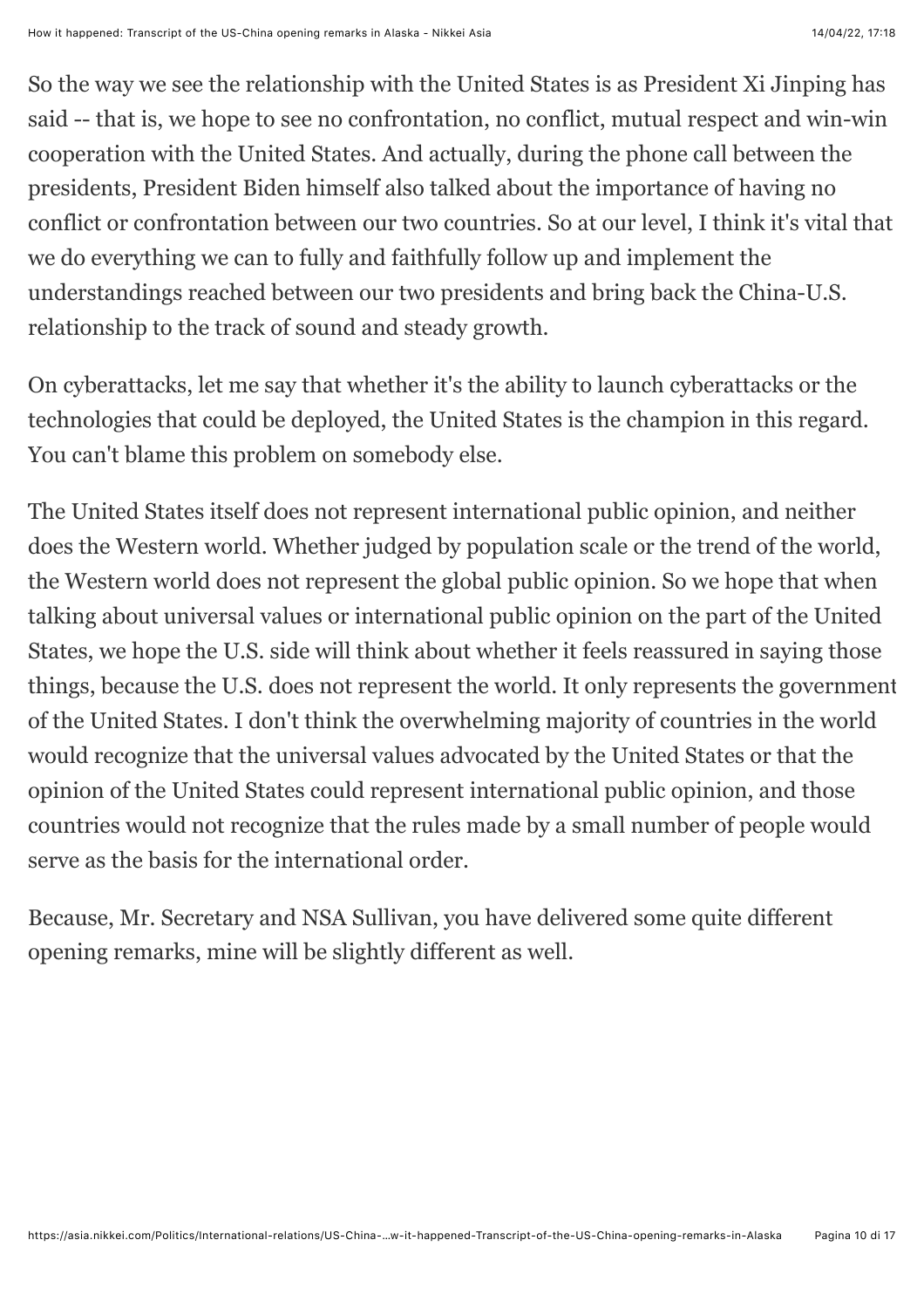**WANG:** (Via interpreter) Well, I will stay quite brief compared with Director Yang. Secretary Blinken, NSA Sullivan, you have been involved in the relationship with China for many years, so you're also true friends for the Chinese people. And I would say that I am pleased to meet you today, and China -- the Chinese delegation -- is here at the invitation of the United States. And as NSA Sullivan said, Anchorage is the midpoint of the air route connecting our two countries, and it is fair to say that this place is a refueling station for China-U.S. exchanges and also a place that China and the United States can meet each other halfway.

And China certainly in the past has not and in the future will not accept the unwarranted accusations from the U.S. side. In the past several years, China's legitimate rights and interests have come under outright suppression, plunging the China-U.S. relationship into a period of unprecedented difficulty. This has damaged the interests of our two peoples and taken its toll on world stability and development, and this situation must no longer continue. China urges the U.S. side to fully abandon the hegemonic practice of willfully interfering in China's internal affairs. This has been a longstanding issue, and it should be changed. It is time for it to change. And in particular, on the 17th of March, the United States escalated its so-called sanctions on China regarding Hong Kong, and the Chinese people are outraged by this gross interference in China's internal affairs and the Chinese side is firmly opposed to it.

#### "On the 17th of March, the United States escalated its so-called sanctions on China regarding Hong Kong, and the Chinese people are outraged"

**Wang**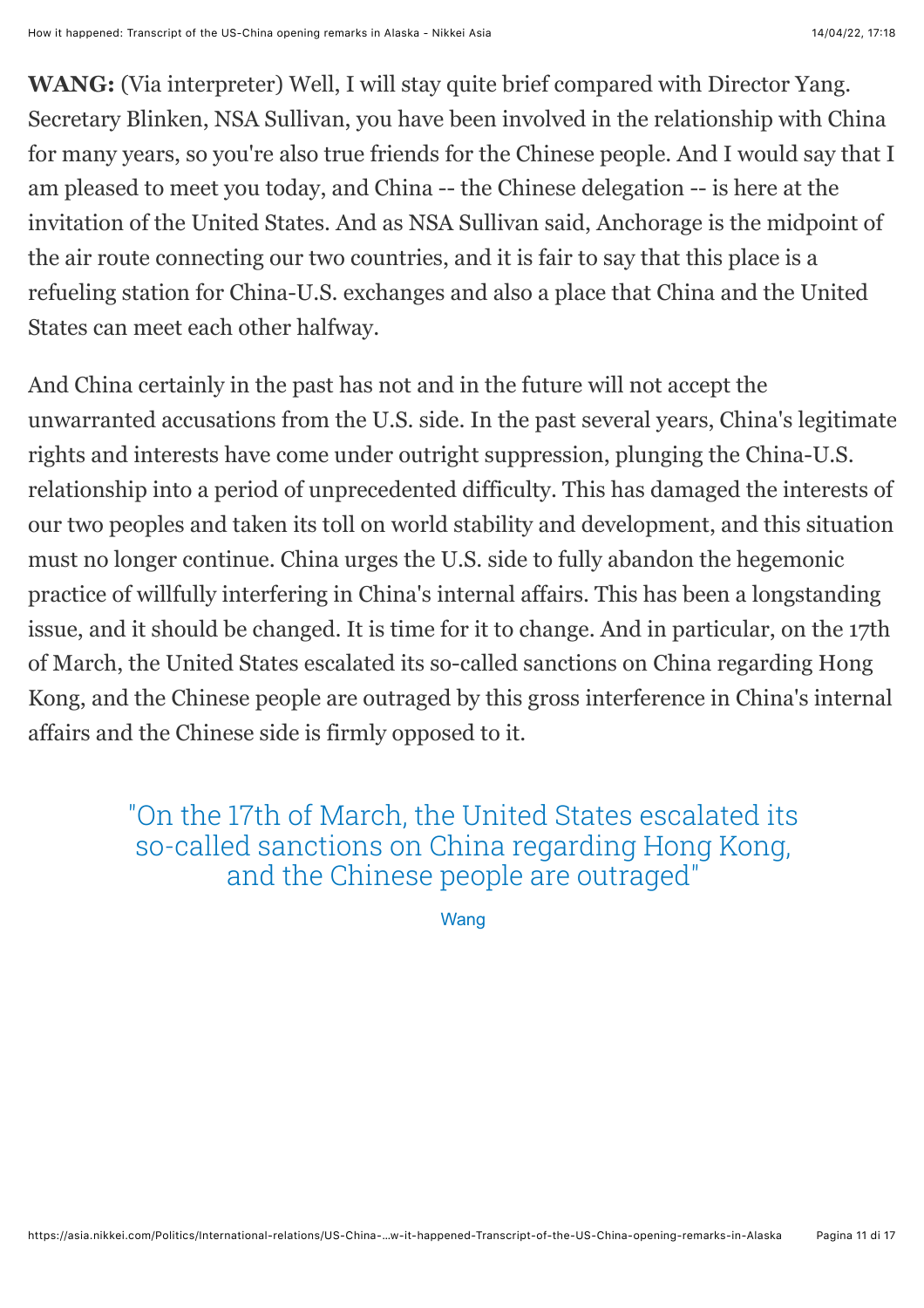Anchorage is a midpoint between China and the United States, but after all, it's still the United States territory, and I accept that the Chinese delegation has come here at the invitation of the United States. However, just the other day, before our departure, the United States passed these new sanctions. This is not supposed to be the way one should welcome his guests, and we wonder if this is a decision made by the United States to try to gain some advantage in dealing with China, but certainly this is miscalculated and only reflects the vulnerability and weakness inside the United States. And this will not shake China's position or resolve on those issues.

And let me also say that the phone conversation that President Xi Jinping and President Biden had on the eve of the Chinese New Year is a very important one, and during this phone conversation they agreed to some common understandings that have pointed the way forward for us to bring back the China-U.S. relationship onto the right track. And the international community is following very closely our dialogue for today and tomorrow. They're watching whether our two sides will each demonstrate goodwill and sincerity, and they are watching whether this dialogue will send out a positive signal to the world.

So we will be watching what will happen today and tomorrow, and if United States is willing, I think our two sides should step up to this responsibility and deliver on this task that we are given. I will stop here. Thank you.

**BLINKEN:** Thank you very much.

Mr. Director, State Councilor, given your extended remarks, permit me, please, to add just a few of my own before we get down to work, and I know Mr. Sullivan may have things to say as well.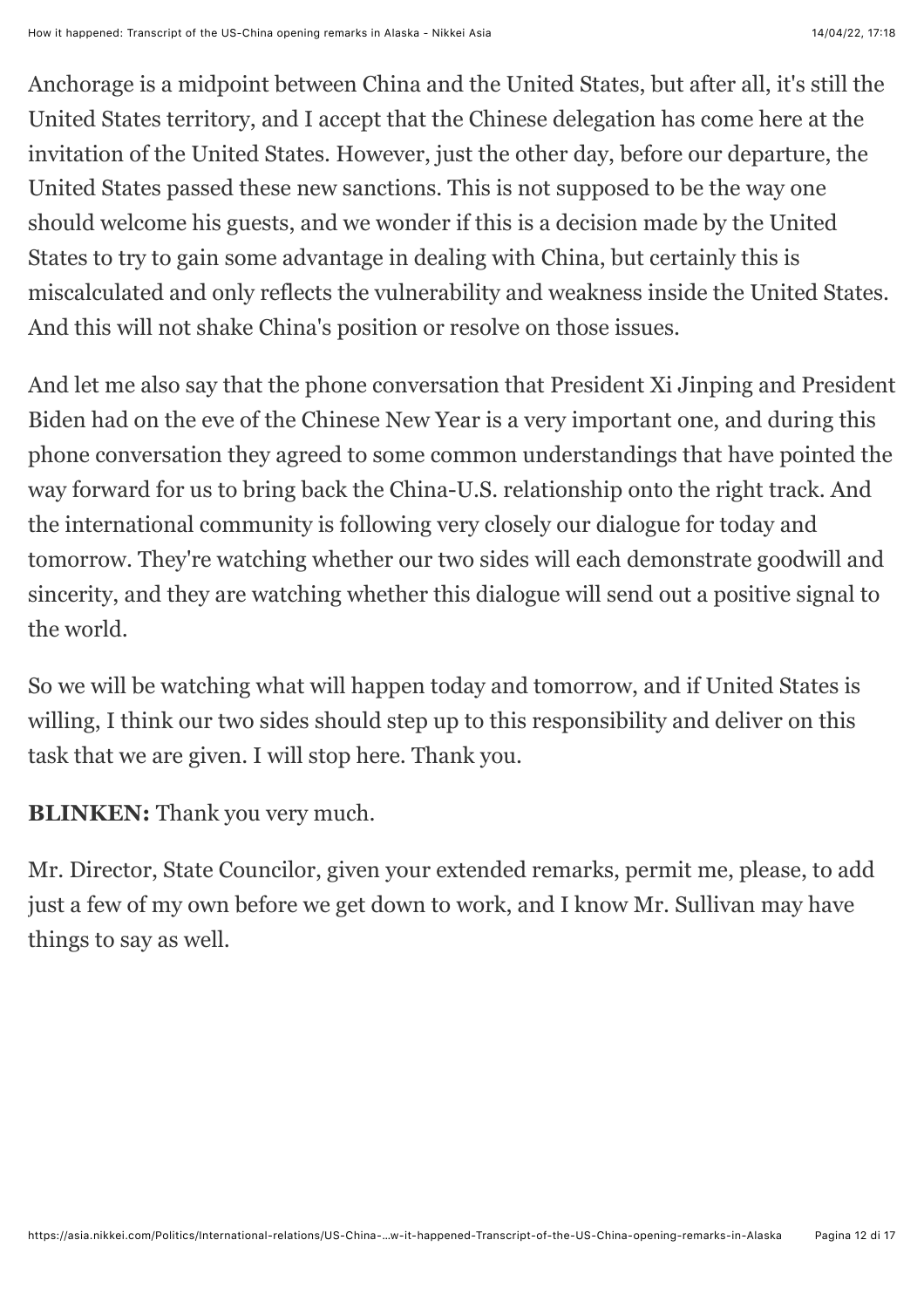I have to tell you, in my short time as secretary of state, I have spoken to, I think, nearly a hundred counterparts from around the world, and I just made my first trip, as I noted, to Japan and South Korea. I have to tell you, what I'm hearing is very different from what you described. I'm hearing deep satisfaction that the United States is back, that we're reengaged with our allies and partners. I'm also hearing deep concern about some of the actions your government has taken, and we'll have an opportunity to discuss those when we get down to work.

#### "In my short time as secretary of state, I have spoken to nearly a hundred counterparts from around the world. I have to tell you, what I'm hearing is very different from what you described"

Blinken

A hallmark of our leadership, of our engagement in the world, is our alliances and our partnerships that have been built on a totally voluntary basis. And it is something that President Biden is committed to reinvigorating.

And there's one more hallmark of our leadership here at home, and that's a constant quest to, as we say, form a more perfect union. And that quest, by definition, acknowledges our imperfections, acknowledges that we're not perfect. We make mistakes, we have reversals, we take steps back. But what we've done throughout our history is to confront those challenges openly, publicly, transparently, not trying to ignore them, not trying to pretend they don't exist, not trying to sweep them under a rug. And sometimes it's painful, sometimes it's ugly, but each and every time, we have come out stronger, better, more united as a country.

I recall well when President Biden was vice president and we were visiting China. This was in the wake of the financial crisis. There was much discussion then, including with then-Vice President Xi Jinping. And Vice President Biden at the time said it's never a good bet to bet against America, and it's true today.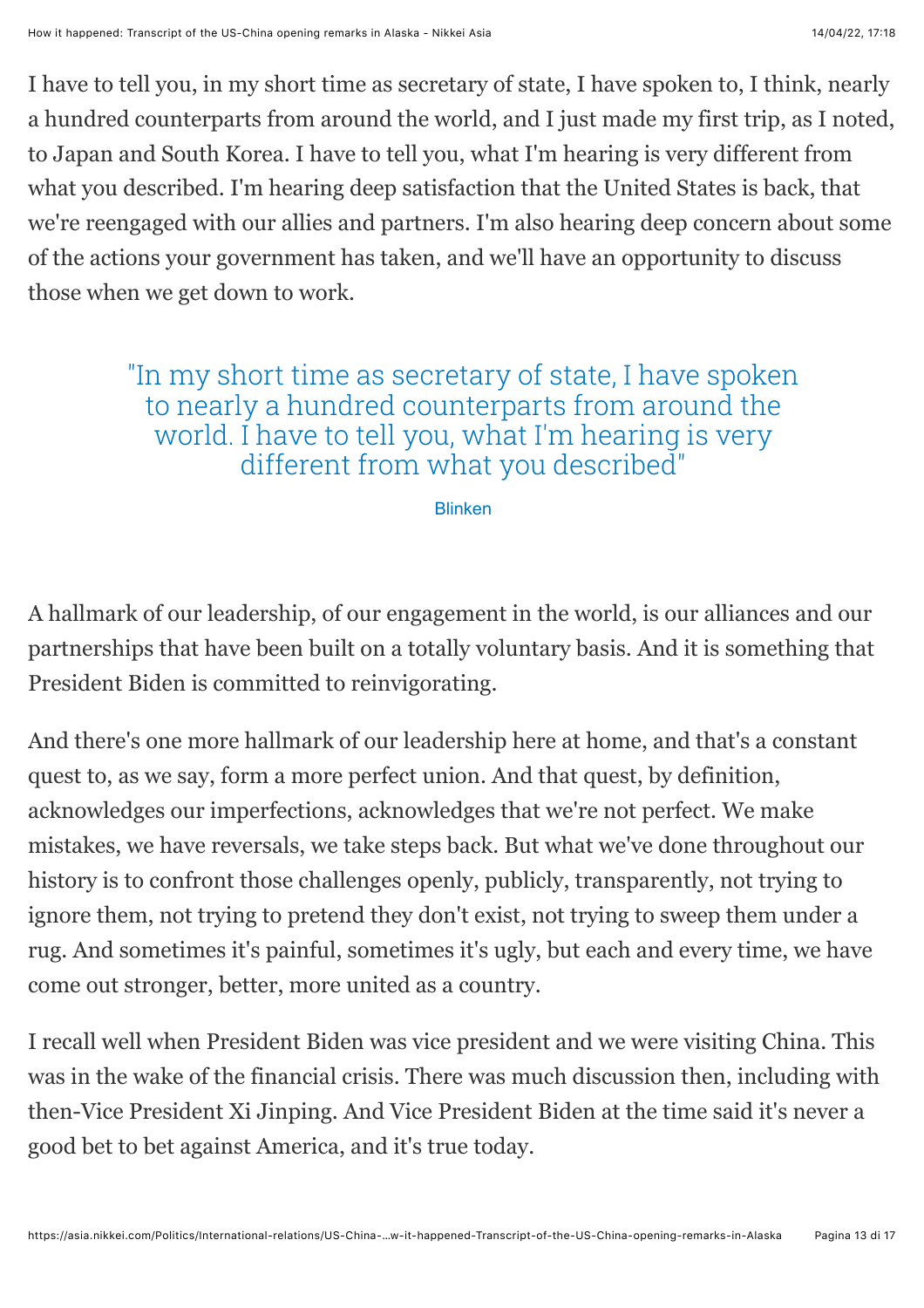#### **STAFF:** Thank you, press.

**SULLIVAN:** Just briefly, to add to what Secretary Blinken has said -- because I was actually going to make the same point without us even consulting -- a confident country is able to look hard at its own shortcomings and constantly seek to improve. And that is the secret sauce of America.

The other secret sauce of America is that our people are a problem-solving people, and we believe we solve problems best when we work together with allies and partners around the world.

Just a couple of weeks ago, the United States landed another rover on Mars, and it wasn't just an American project. It had technology from multiple countries from Europe and other parts of the world. It is also going to leave behind a collection of material [from] Mars that the United States and Europe will build a device that can fly there to pick it up and bring it back.

That is what can be accomplished by a country that is constantly reinventing itself, working closely with others and seeking constantly to produce the kind of progress that benefits all of us, and is rooted in a concept of human dignity and human rights that is truly universal that every man, woman and child in this world aspires to.

So we will look forward to the conversation today, but I do hope this conversation will be one carried out with confidence on both sides. So it's not lectures or long, winding statements; it's the opportunity for us to explain where we're coming from, to hear where you are coming from and to indicate, at bottom, what our principles, our priorities and our long-term strategies are. That's what we hope for in the dialogue that lies ahead, that is the spirit with which we approach this, and we look forward to continuing the discussion today. Thank you, everybody.

**STAFF:** Thank you very much, everyone.

YANG: (Via interpreter) Well, it was my bad. When I entered this room, I should have reminded the U.S. side of paying attention to its tone in our respective opening remarks, but I didn't.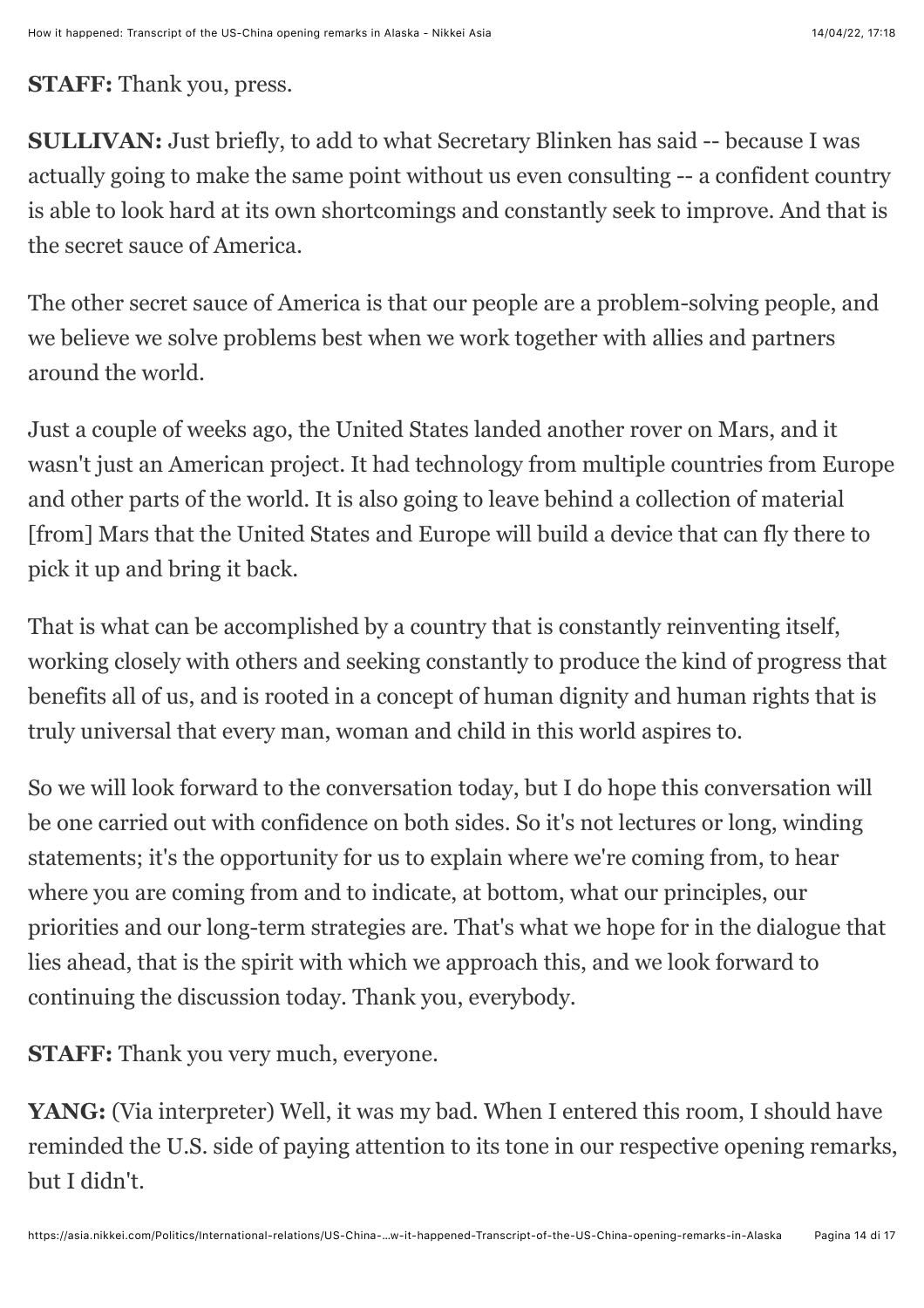The Chinese side felt compelled to make this speech because of the tone of the U.S. side.

Well, isn't this the intention of the United States -- judging from what, or the way that you have made your opening remarks -- that it wants to speak to China in a condescending way from a position of strength?

So was this carefully all planned and was it carefully orchestrated with all the preparations in place? Is that the way that you had hoped to conduct this dialogue?

Well, I think we thought too well of the United States. We thought that the U.S. side will follow the necessary diplomatic protocols. So for China it was necessary that we made our position clear.

So let me say here that, in front of the Chinese side, the United States does not have the qualification to say that it wants to speak to China from a position of strength. The U.S. side was not even qualified to say such things even 20 years or 30 years back, because this is not the way to deal with the Chinese people. If the United States wants to deal properly with the Chinese side, then let's follow the necessary protocols and do things the right way.

#### "Well, I think we thought too well of the United States. We thought that the U.S. side will follow the necessary diplomatic protocols"

Yang

Cooperation benefits both sides. In particular, this is the expectation of the people of the world. Well, the American people are certainly a great people, but so are the Chinese people. So have the Chinese people not suffered enough in the past from the foreign countries? Well, at times I have not been sure since China started being encircled by the foreign countries.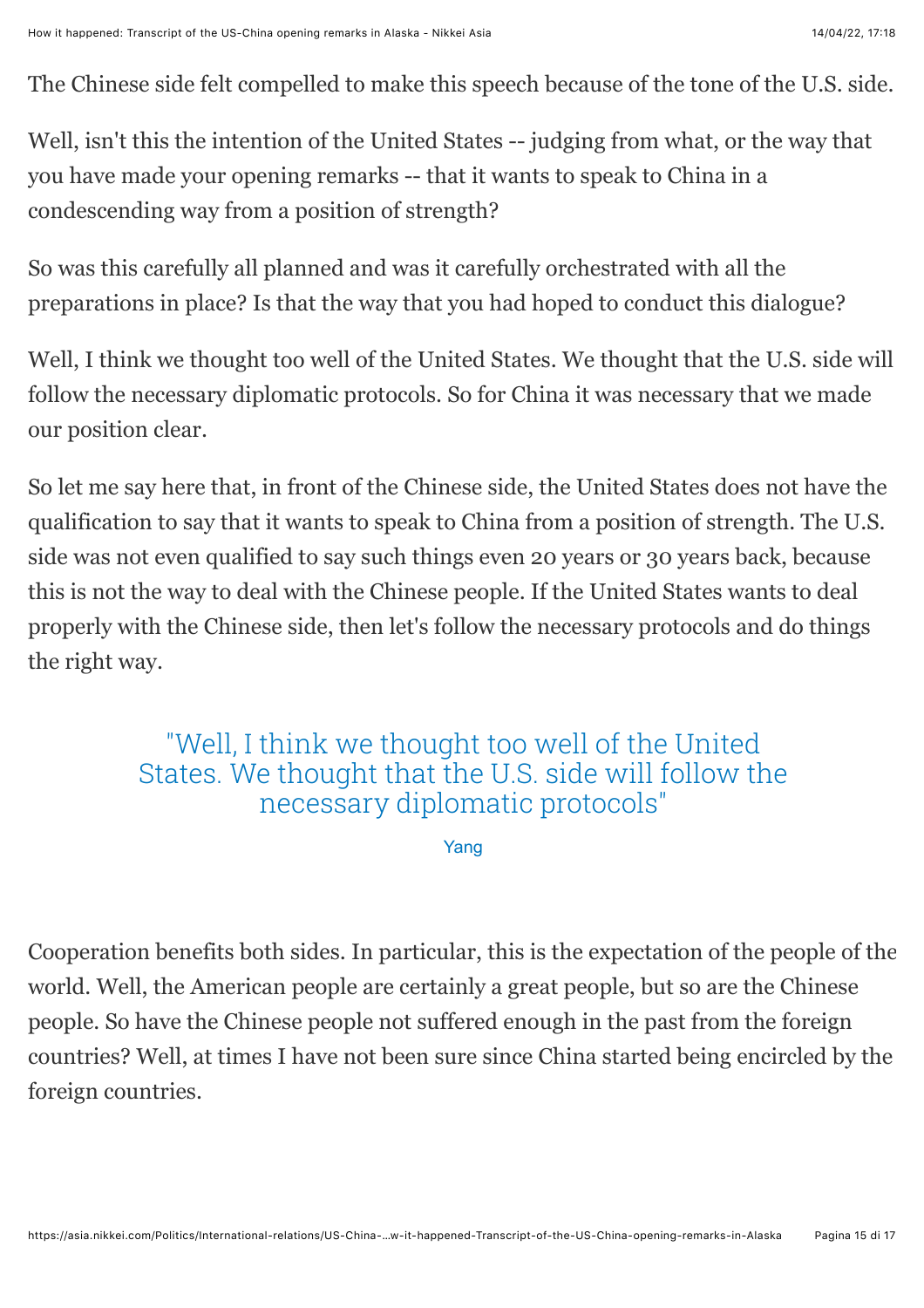Well, as long as China's system is right with the wisdom of the Chinese people, there is no way to strangle China. Our history will show that one can only cause damages to himself if he wants to strangle or suppress the Chinese people.

While the United States has talked about its cooperation to land on some other planet with the European side, well, China would welcome it if there is a will to carry out similar cooperation from the United States with us.

I'll stop here. Would the state councilor wish to add?

**WANG:** (Via interpreter) Secretary Blinken and NSA Sullivan, you mentioned that during your engagements and the visit that Mr. Secretary had just recently, the two countries you visited mentioned coercion from China. We don't know if this is a direct complaint coming from those countries that you visited, or is it just the United States' own view?

Well, I think for those relationships, it brings in China's relationship with the United States, with Japan and with Australia. I don't think we could know from all being together, because for all of those instances, they each have their own set of issues and different positions are involved. So to accuse China of coercion even before sharing the relevant views with China, is this the right act to do? Of course not.

If the United States would indiscriminately protest and speak up for those countries just because they are your allies or partners, we believe for the long term (inaudible), then it will be very difficult for international relations to develop properly. So we don't think one should be so testy as to accuse some other country of coercion. Who is coercing whom? I think history and the international community will come to their own conclusions.

But if the United States is interested in having those discussions with China, then we are ready to have those discussions with the U.S. side, but based on mutual respect so that we can increase our mutual understanding on those issues.